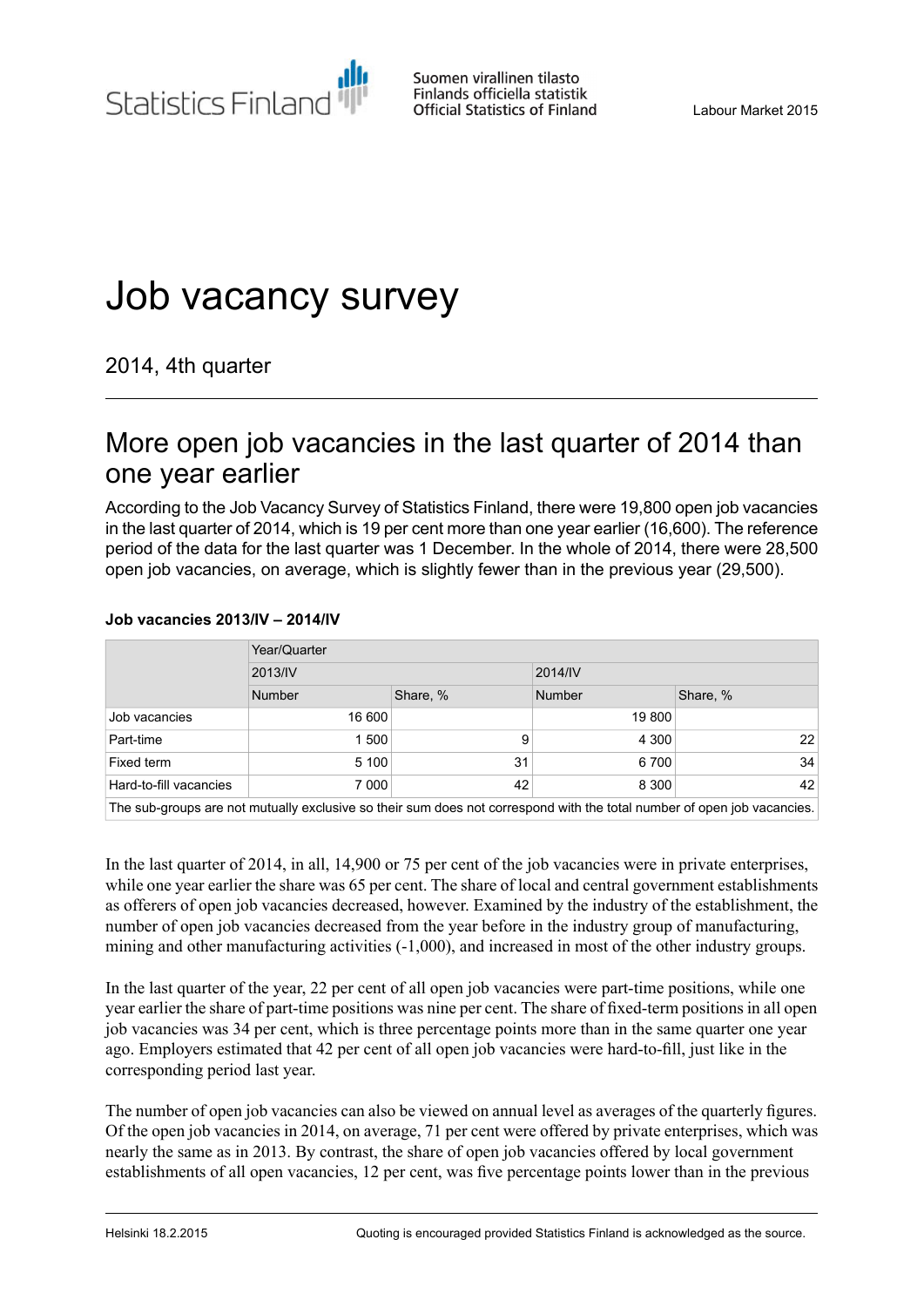year. Examined by the industry of the establishment, the number of job vacancies decreased most from one year ago in establishments belonging to the industry groups of public administration, education, human health and social work activities (-1,000), and trade, transportation and storage, and accommodation and food service activities (-900).

Examined on the annual level, the difficulties experienced by employers in filling open job vacancies decreased. On average, 33 per cent of the open job vacancies in 2014 were assessed as hard-to-fill by the employers, while in 2013 the corresponding share was 41 per cent.

|                        | Year   |                                       |               |          |
|------------------------|--------|---------------------------------------|---------------|----------|
|                        | 2013   |                                       | 2014          |          |
|                        | Number | Share, %                              | <b>Number</b> | Share, % |
| Job vacancies          | 29 500 |                                       | 28 500        |          |
| Part-time              | 6 900  | 23                                    | 6 700         | 24       |
| Fixed term             | 12 500 | 43                                    | 13 300        | 47       |
| Hard-to-fill vacancies | 12 200 | 41                                    | 9 500         | 33       |
| $-1$ $-1$              | .      | $\sim$ $\sim$ $\sim$<br>$\sim$ $\sim$ |               | . .      |

#### **Job vacancies in 2013 – 2014**

The sub-groups are not mutually exclusive so their sum does not correspond with the total number of open job vacancies. Annual figures on job vacancies are averages of quarterly figures.

Statistics Finland has been collecting data on open job vacancies quarterly since 2002. The inquiry is directed to persons responsible for recruitment in private or public sector establishments. The data provider can respond either using the web questionnaire or through a telephone interview. The data collection includes approximately 2,500 different establishments in every quarter. The statistics are based on Regulation (EC) No 453/2008 of the European Parliament and of the Council. The objective is to produce up-to-date and comparable information about the number and structure of job openings on the labour markets of EU Member States.

The sample design of the Job Vacancy Survey was changed starting from the statistical reference year 2013 so that the target samples and strata better correspond with the information needs of data users. The revisions made have a significant effect on the results, for which reason the data cannot be compared with the data released prior to the first quarter of 2013. More information can be found in the quality [description](http://tilastokeskus.fi/til/atp/2014/04/atp_2014_04_2015-02-18_laa_001_fi.html#6.Tilastojenvertailukelpoisuus) of the statistical release in Finnish.

More information about open job vacancies is available in the appendix tables of this release and in the database tables of the Job Vacancy Survey in Finnish. The figures in the tables are rounded, for which reason the sums do not always amount to the totals. The accuracy of estimates and standard errors are explained in the quality [description](http://tilastokeskus.fi/til/atp/2014/04/atp_2014_04_2015-02-18_laa_001_fi.html#3.Tietojenoikeellisuusjatarkkuus) of the statistical release in Finnish.

Latest data on open job vacancies [published](http://ec.europa.eu/eurostat/documents/2995521/6393270/3-18122014-AP-EN.pdf/3d9b9d3e-a53d-4414-863c-b9608087d436) by the EU can be found on Eurostat's home page <http://ec.europa.eu/eurostat>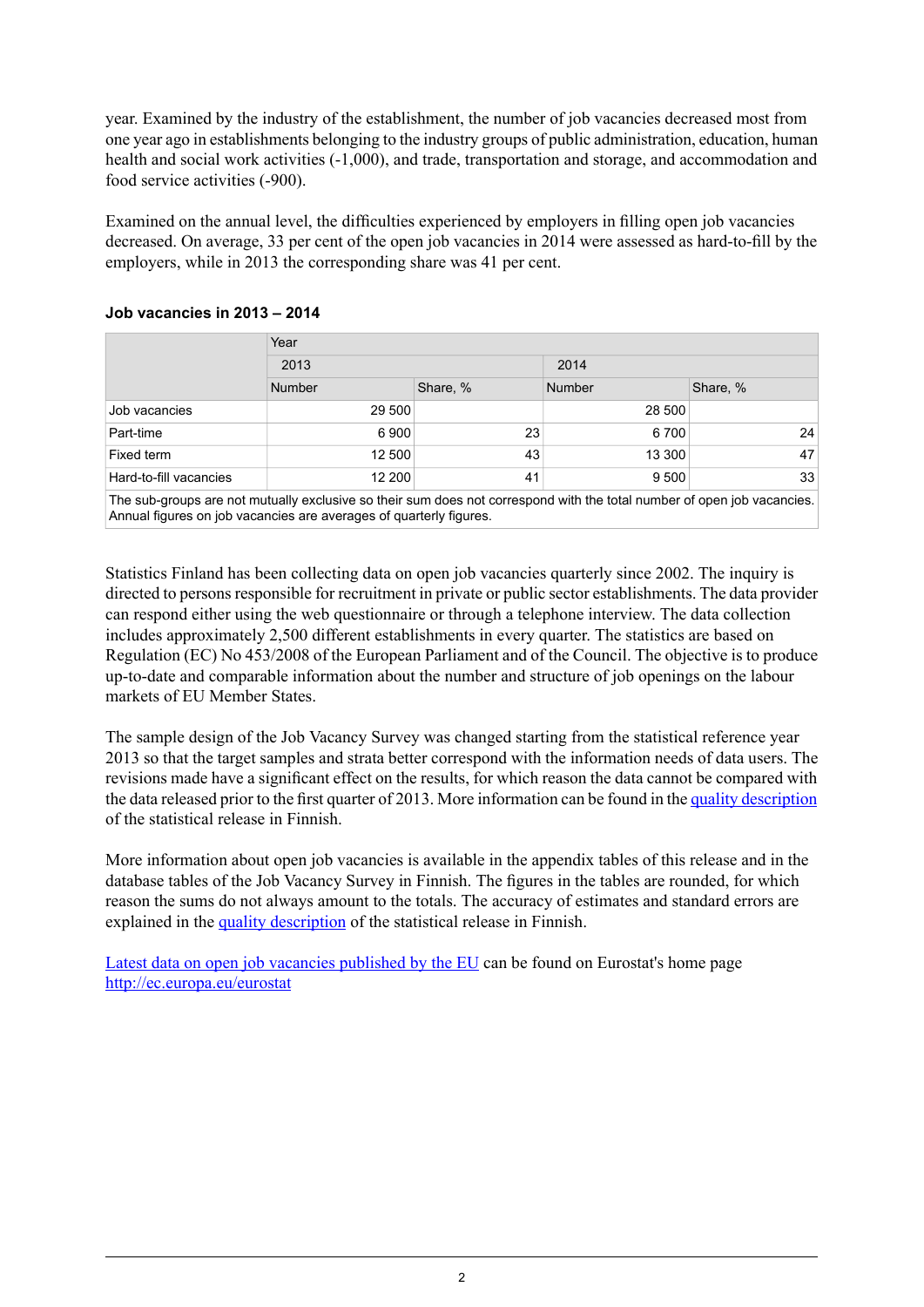# **Contents**

### **Tables**

### **Appendix tables**

| Appendix table 3. Job vacancies by employer sector of the local kind of activity unit 2013/IV - 2014/IV4           |  |
|--------------------------------------------------------------------------------------------------------------------|--|
| Appendix table 4. Job vacancies by location (major region 2012) of the local kind of activity unit 2013/IV -       |  |
| Appendix table 5. Job vacancies by industry (TOL 2008) of the local kind of activity unit 2013/IV - 2014/IV5       |  |
|                                                                                                                    |  |
| Appendix table 7. Job vacancies by location (major region 2012) of the local kind of activity unit in 2013 - 20145 |  |
|                                                                                                                    |  |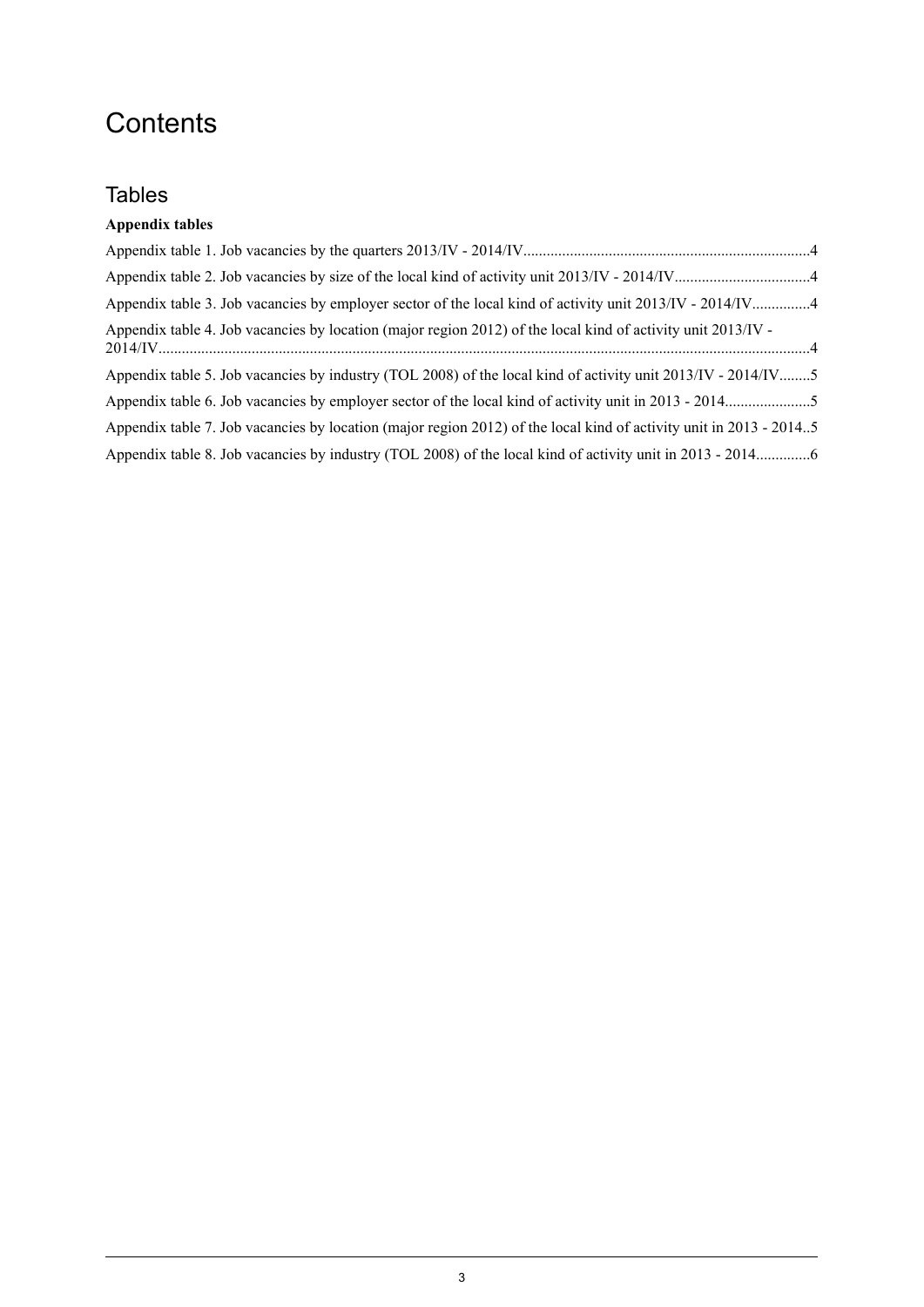## Appendix tables

#### <span id="page-3-0"></span>**Appendix table 1. Job vacancies by the quarters 2013/IV - 2014/IV**

|               | Year/Quarter |        | Change                    |  |
|---------------|--------------|--------|---------------------------|--|
|               | 2013/IV      |        | 2014/IV 2013/IV - 2014/IV |  |
| Job vacancies |              |        |                           |  |
| Total         | 16 600       | 19800  | 3 200                     |  |
| Unoccupied    | 7400         | 10 700 | 3 3 0 0                   |  |
| Part-time     | 1 500        | 4 300  | 2800                      |  |
| Fixed term    | 5 100        | 6700   | 1600                      |  |
| Hard to Fill  | 7 000        | 8 300  | 1 300                     |  |

#### <span id="page-3-1"></span>**Appendix table 2. Job vacancies by size of the local kind of activity unit 2013/IV - 2014/IV**

|               | Year/Quarter |       | Change                    |  |
|---------------|--------------|-------|---------------------------|--|
|               | 2013/IV      |       | 2014/IV 2013/IV - 2014/IV |  |
| Employees     |              |       |                           |  |
| Total         | 16 600       | 19800 | 3 200                     |  |
| 1-4 persons   | 3 0 0 0      | 4 600 | 1600                      |  |
| 5-9 persons   | 3 100        | 4 200 | 1 100                     |  |
| 10-49 persons | 6400         | 5 600 | $-800$                    |  |
| 50 or more    | 4 000        | 5 300 | 1 300                     |  |

#### <span id="page-3-2"></span>**Appendix table 3. Job vacancies by employer sector of the local kind of activity unit 2013/IV - 2014/IV**

|                           | Year/Quarter |         | Change                    |  |  |
|---------------------------|--------------|---------|---------------------------|--|--|
|                           | 2013/IV      |         | 2014/IV 2013/IV - 2014/IV |  |  |
| Employer                  |              |         |                           |  |  |
| Total                     | 16 600       | 19800   | 3 2 0 0                   |  |  |
| Private enterprise        | 10 700       | 14 900  | 4 200                     |  |  |
| <b>Local Government</b>   | 3600         | 3 0 0 0 | $-700$                    |  |  |
| <b>Central Government</b> | 1 100        | 100     | $-1000$                   |  |  |
| Non-Profit Organization   | 900          | 1 000   | 100                       |  |  |
| Other                     | 300          | 800     | 500                       |  |  |

#### <span id="page-3-3"></span>**Appendix table 4. Job vacancies by location (major region 2012) of the local kind of activity unit 2013/IV - 2014/IV**

|                              | Year/Quarter |       | Change                    |  |  |
|------------------------------|--------------|-------|---------------------------|--|--|
|                              | 2013/IV      |       | 2014/IV 2013/IV - 2014/IV |  |  |
| Major region                 |              |       |                           |  |  |
| Total (incl. Åland)          | 16 600       | 19800 | 3 200                     |  |  |
| Helsinki-Uusimaa             | 5 200        | 7 500 | 2 3 0 0                   |  |  |
| Southern Finland             | 3 200        | 2800  | $-400$                    |  |  |
| <b>Western Finland</b>       | 4 300        | 5 200 | 900                       |  |  |
| Northern and Eastern Finland | 3 600        | 4 200 | 700                       |  |  |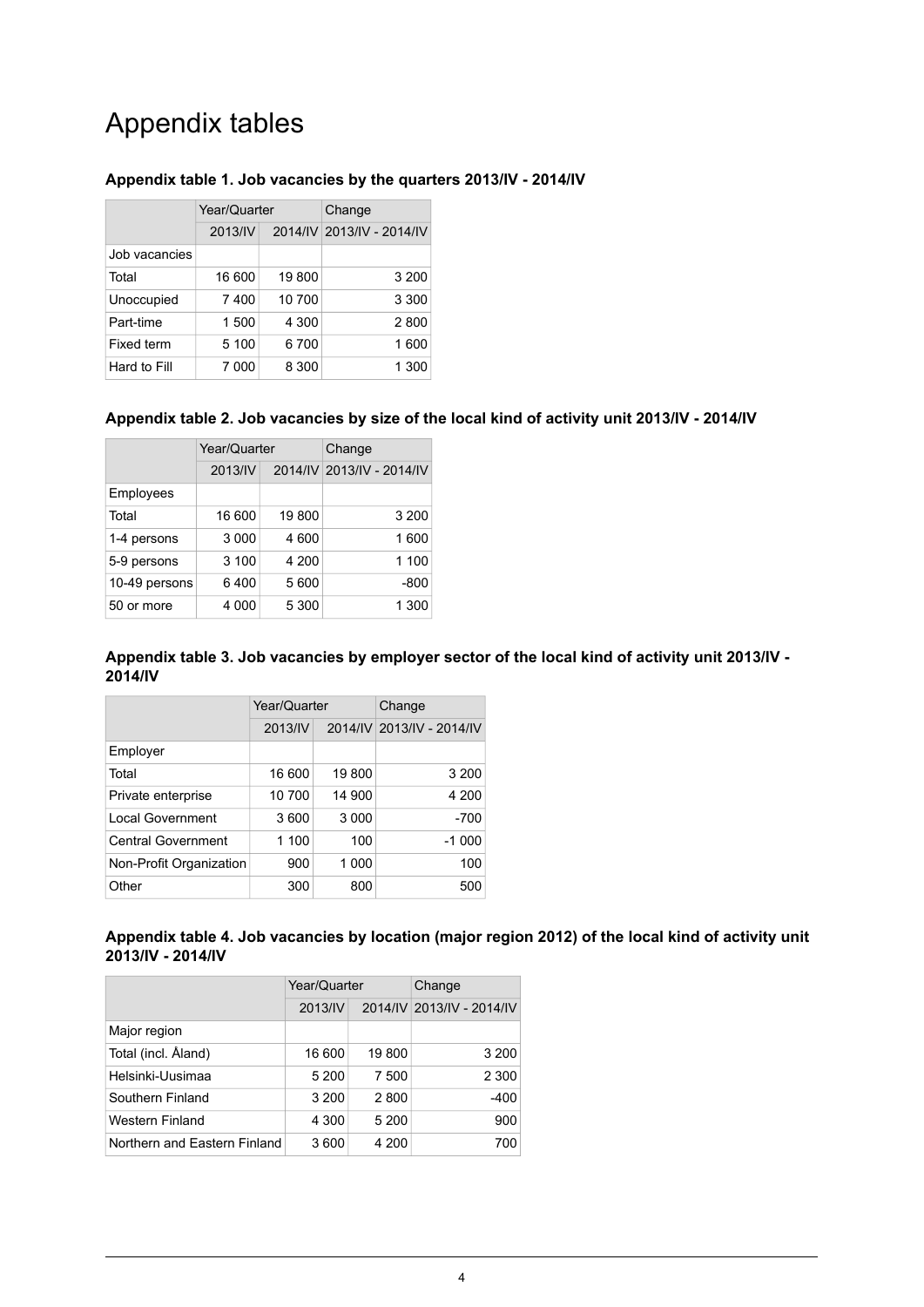#### <span id="page-4-0"></span>Appendix table 5. Job vacancies by industry (TOL 2008) of the local kind of activity unit 2013/IV -**2014/IV**

|                                                                                                                 | Year/Quarter |         | Change                    |  |
|-----------------------------------------------------------------------------------------------------------------|--------------|---------|---------------------------|--|
|                                                                                                                 | 2013/IV      |         | 2014/IV 2013/IV - 2014/IV |  |
| Industry (TOL 2008)                                                                                             |              |         |                           |  |
| Total                                                                                                           | 16 600       | 19800   | 3 200                     |  |
| A Agriculture, forestry and fishing (01–03)                                                                     | 300          | 500     | 200                       |  |
| B-E Manufacturing; Mining and quarrying and other industry (05–39)                                              | 2 500        | 1400    | $-1000$                   |  |
| F Construction (41–43)                                                                                          | 1 100        | 1 300   | 200                       |  |
| G-I Wholesale and retail trade; Transportation and storage; Accommodation and<br>food service $(45-56)$         | 2 9 0 0      | 4 0 0 0 | 1 0 0 0                   |  |
| J Information and communication (58–63)                                                                         | 700          | 1700    | 1 100                     |  |
| K,L Financial and insurance activities; Real estate activities (64–68)                                          | 400          | 2 100   | 1700                      |  |
| M.N Professional, scientific and technical activities; Administrative and support<br>service activities (69–82) | 2 100        | 3 500   | 1400                      |  |
| O-Q Public administration; Education, Human health and social work activities<br>$(84 - 88)$                    | 5 3 0 0      | 4 600   | -700                      |  |
| R.S Other service activities (90–96)                                                                            | 1400         | 700     | -700                      |  |

#### <span id="page-4-1"></span>Appendix table 6. Job vacancies by employer sector of the local kind of activity unit in 2013 - 2014

|                           | Year    |         | Change      |  |
|---------------------------|---------|---------|-------------|--|
|                           | 2013    | 2014    | 2013 - 2014 |  |
| Employer                  |         |         |             |  |
| Total                     | 29 500  | 28 500  | $-1000$     |  |
| Private enterprise        | 21 200  | 20 200  | -900        |  |
| Local Government          | 5 0 0 0 | 3500    | $-1400$     |  |
| <b>Central Government</b> | 600     | 400     | $-200$      |  |
| Non-Profit Organization   | 2 0 0 0 | 2 3 0 0 | 300         |  |
| Other                     | 700     | 2 0 0 0 | 1 300       |  |

<span id="page-4-2"></span>

|                | Appendix table 7. Job vacancies by location (major region 2012) of the local kind of activity unit |  |  |  |
|----------------|----------------------------------------------------------------------------------------------------|--|--|--|
| in 2013 - 2014 |                                                                                                    |  |  |  |

|                              | Year   |        | Change      |  |
|------------------------------|--------|--------|-------------|--|
|                              | 2013   | 2014   | 2013 - 2014 |  |
| Major region                 |        |        |             |  |
| Total (incl. Åland)          | 29 500 | 28 500 | $-1000$     |  |
| Helsinki-Uusimaa             | 9800   | 9800   | O           |  |
| Southern Finland             | 5400   | 5 200  | $-200$      |  |
| Western Finland              | 7800   | 6800   | $-1000$     |  |
| Northern and Eastern Finland | 6 100  | 6 500  | 300         |  |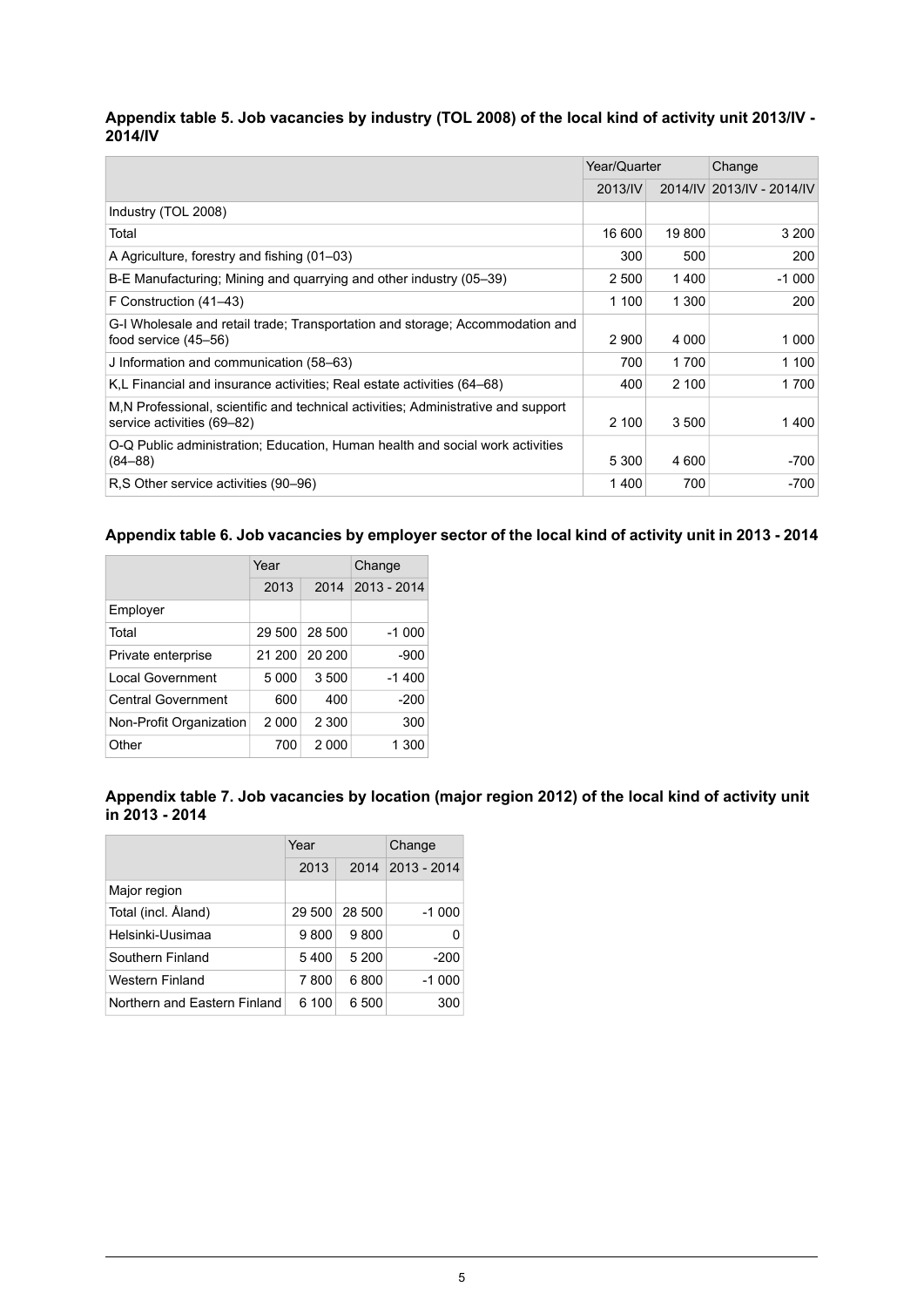#### <span id="page-5-0"></span>- Appendix table 8. Job vacancies by industry (TOL 2008) of the local kind of activity unit in 2013 **2014**

|                                                                                                                 | Year   |        | Change          |
|-----------------------------------------------------------------------------------------------------------------|--------|--------|-----------------|
|                                                                                                                 | 2013   | 2014   | $ 2013 - 2014 $ |
| Industry (TOL 2008)                                                                                             |        |        |                 |
| Total                                                                                                           | 29 500 | 28 500 | $-1000$         |
| A Agriculture, forestry and fishing (01–03)                                                                     | 500    | 200    | -300            |
| B-E Manufacturing; Mining and quarrying and other industry (05–39)                                              | 4 100  | 4 100  | $\Omega$        |
| F Construction (41–43)                                                                                          | 1900   | 1600   | $-300$          |
| G-I Wholesale and retail trade; Transportation and storage; Accommodation and food service<br>$(45 - 56)$       | 6 600  | 5700   | -900            |
| J Information and communication (58–63)                                                                         | 1 600  | 1400   | $-300$          |
| K,L Financial and insurance activities; Real estate activities (64–68)                                          | 900    | 1600   | 700             |
| M.N Professional, scientific and technical activities; Administrative and support service<br>activities (69–82) | 5 500  | 6 200  | 700             |
| O-Q Public administration; Education, Human health and social work activities (84–88)                           | 6800   | 5800   | $-1000$         |
| R.S Other service activities (90–96)                                                                            | 1 500  | 1900   | 500             |